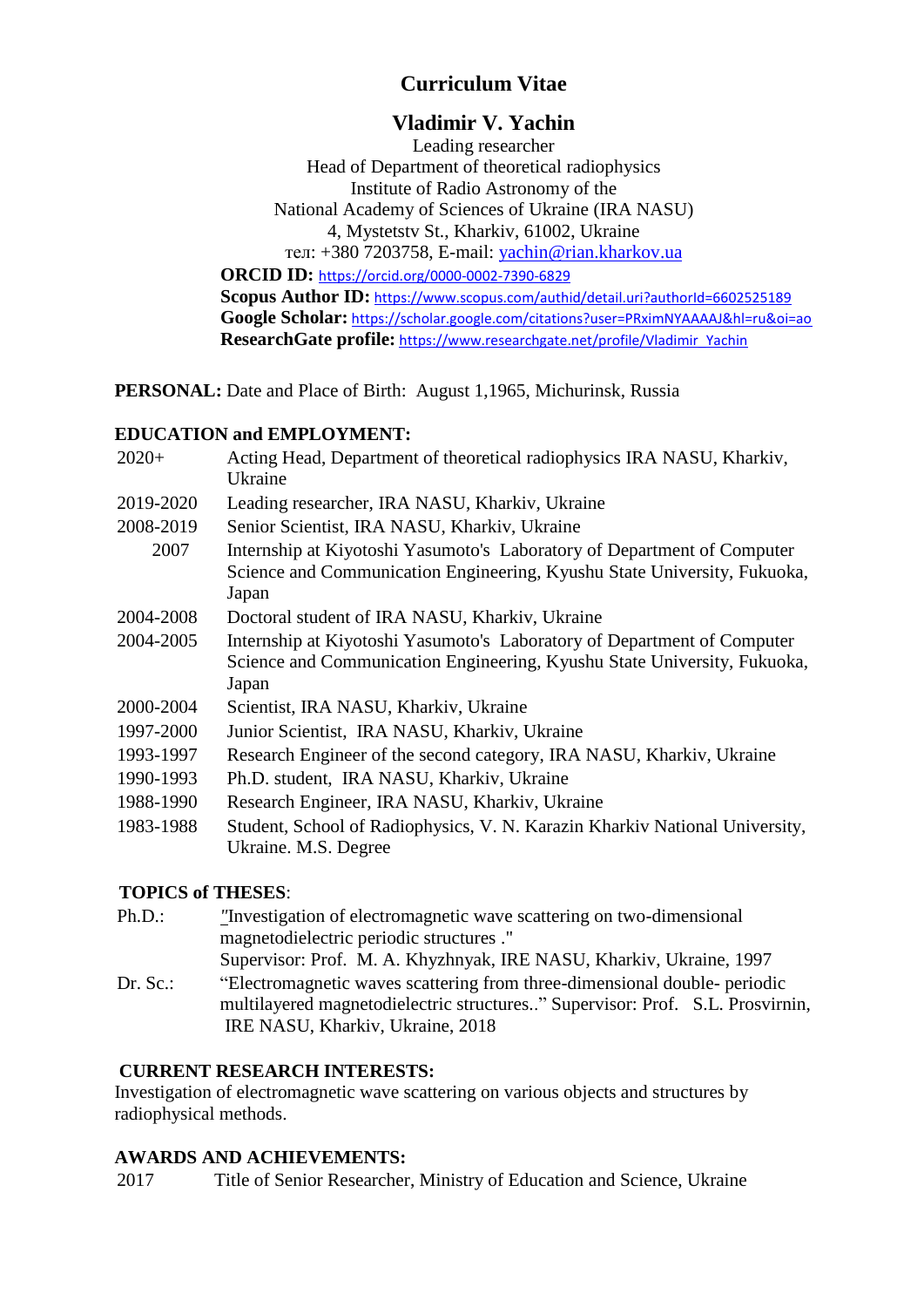| 2017      | Travel Grant of the IEEE First Ukraine Conference on Electrical and Computer     |
|-----------|----------------------------------------------------------------------------------|
|           | Engineering (UKRCON) Kiev, Ukraine                                               |
| 2016      | Travel Grant of the International Conference on Mathematical Methods in          |
|           | Electromagnetic Theory (MMET 2016) Lviv, Ukraine                                 |
| 2014      | <b>IEEE Senior Member</b>                                                        |
| 2014      | Travel Grant of the International Conference on Mathematical Methods in          |
|           | Electromagnetic Theory (MMET 2014) Dnipropetrovsk, Ukraine                       |
| 2007      | Grant of the JSPS (long term), Fukuoka, Japan                                    |
| 2004-2005 | Grant of the Matsumae International Foundation, Fukuoka, Japan                   |
| 2004      | Travel Grant of the International Conference on AP/EMC/EMT, Seoul, Korea         |
| 2002      | NATO Travel Grant for attending the International Conference on Electromagnetics |
|           | of Complex Media, Marrakesh, Morocco                                             |
| 2000-2002 | Scholarship of the President of Ukraine for young scientists                     |
| 1990-1993 | Scholarship from the Radio Astronomical Institute of the National Academy of     |
|           | Sciences of Ukraine                                                              |
| 1982-1988 | Scholarship from the Kharkiv National University, Ukraine                        |

**PROFESSIONAL ACTIVITIES:** Participation in research projects funded by the countries of the Organisation for Economic Co-operation and Development (OECD) and European Union (EU) within Framework Programme (FP-7) and via Science and Technology Center in Ukraine (STCU), and also took part in the competition topics of the NAS of Ukraine:

2015-2019 "Target comprehensive program of basic research of the National Academy of Sciences of Ukraine "Fundamental problems of creating new nanomaterials and nanotechnologies"

> "Theoretical and experimental studies of resonant diffraction effects on micro- and nanostructured surfaces at the submillimeter range of radio waves and determination of the physical characteristics of such surfaces" (0119U1014160)

2016-2017 Joint competition of the State Fund for Basic Research and the Belarusian Republican Fund for Basic Research (F-73)

> "Non-stationary processes in active micro- and nanostructures containing plasmonic and amplifying components." (0116U005693)

2010-2014 **FP7-AAT-200-RTD-1**, "ENCOMB: Extended non-destructive testing of composite bonds," Project #266225 (0110 U00665681)

#### **ІНДЕКС ХІРША В SCOPUS:**

total **H=7**, (June 05, 2020)

#### **JOURNAL PAPERS:**

**in 2015-2020: 6** papers from **Q1**, **1** papers from **Q2**, **2** papers from **Q3 in 2010-2020: 6** papers from **Q1**, **2** papers from **Q2**, **4** papers from **Q3**, **1** book chapter Additionally, **27** papers in Scopus from proceedings of international conferences in 2010-2020.

- 1. S. Wu, V. V. Yachin, V. I. Shcherbinin, and V. R. Tuz, "Chiral metasurfaces formed by 3Dprinted square helices: A flexible tool to manipulate wave polarization," *Journal of Applied Physics*, vol. 126, no. 10, p. 103101, 2019. **Q2** <https://doi.org/10.1063/1.5114838>
- 2. S. Wu, S. Xu, T. L. Zinenko, V. V. Yachin, S. L. Prosvirnin, and V. R. Tuz, "3D-printed chiral metasurface as a dichroic dual-band polarization converter," *Optics Letters*, vol. 44, no. 4, pp. 1056-1059, 2019. **Q1** <https://doi.org/10.1364/OL.44.001056>
- 3. V. V. Yachin, S. Y. Polevoy, L. I. Ivzhenko, S. I. Tarapov, and M. I. Nakhimovych, "Experimental verification of Faraday rotation enhancement by all-ferrodielectric